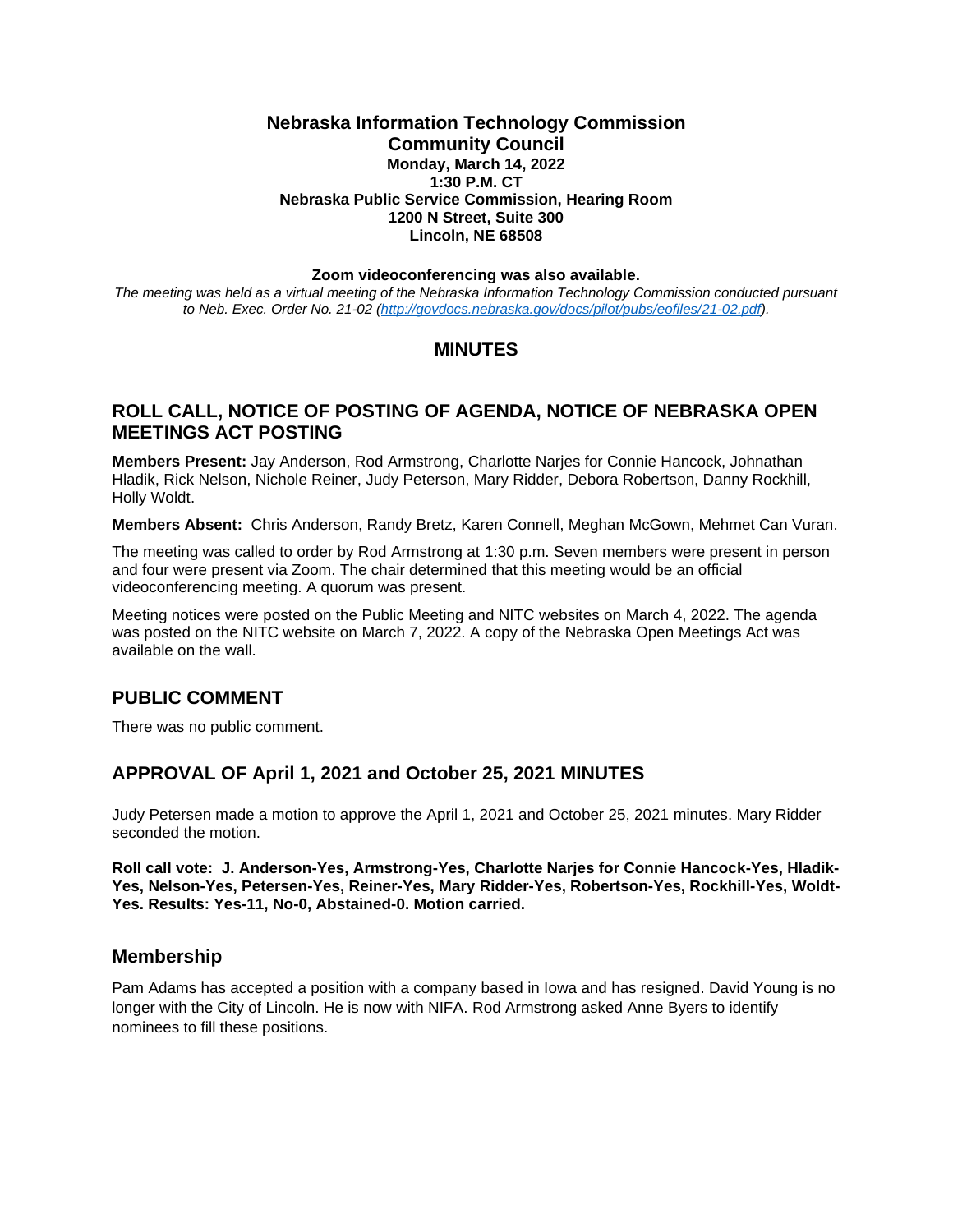# **UPDATES**

**PSC And Broadband Bridge Program Update.** Cullen Robbins reported that the Nebraska Public Service Commission recently awarded \$19.2 million in funding to 61 projects to connect 12,634 locations in the Nebraska Broadband Bridge program's first grant cycle. The PSC has opened a docket seeking comments on adjustments to improve the administration of the Nebraska Broadband Bridge program. A hearing is scheduled on March 22.

**Rural Broadband Task Force Update.** Anne Byers reported that the Rural Broadband Task Force submitted its 2021 report in late October. The report included findings and recommendations from the task force's Agriculture Subcommittee on the broadband needs of farmers and ranchers in Nebraska.

**Federal Broadband Funding.** Anne Byers reported that Nebraska is expected to receive more than \$200 million for broadband deployment and broadband-related projects and at least \$7.5 million for digital equity planning and implementation projects from the American Rescue Plan Act and the Infrastructure Investment and Jobs Act.

- Nebraska is expected to receive \$128.7 million from the American Rescue Plan Act's Capital Projects Fund for broadband deployment, digital equity, or community facilities which enable work, education and health monitoring.
- Nebraska is expected to receive a minimum of \$100 million from the Infrastructure Investment and Jobs Act (IIJA) Broadband Equity, Access and Deployment (BEAD) Program. In order to receive BEAD implementation funds, states must first develop a broadband plan.
- States can also receive a minimum of \$300,000 through the State Digital Equity Capacity Grant Program Planning Grant program to develop a digital equity plan with the opportunity to apply for a minimum of \$7.2 million in implementation funding over 5 years through the State Digital Equity Capacity Grant program.

A table summarizing federal broadband funding sources and a tentative timeline for distribution of the funds was included in the meeting materials.

**Legislative Update.** LB 1144 would make adjustments to the Broadband Bridge Program, including reducing the match required for projects in high cost areas to 25%. The committee amendment to LB 1144 inserted amended versions of several other broadband bills. The committee amendment would also authorize the PSC to develop a broadband map and would create a precision ag infrastructure grant program.

**Library Updates.** Holly Woldt reported that she has been working with several libraries to go through the RFP process to procure a fiber connection using E-Rate Special Construction matching funds. Tom Rolfes has also been working with several libraries to go through the Network Nebraska RFP process. The deadline for applications for the E-Rate Special Construction Fund is March 22. A small number of libraries will likely complete applications. Some librarians reported not having time to go through the process because they were busy with special projects funded by ARPA. Sixteen libraries may be impacted by the first round of Broadband Bridge Grants. Holly Woldt has been contacting libraries in communities receiving grant funding. Judy Petersen asked for more information on the program that she could share with others in her region.

**NROC Broadband Event.** Judy Petersen gave an update on the March 21 broadband conference. Nearly 200 people have registered so far. Several members indicated that they had registered and were planning to attend. The conference will kick off regional planning efforts by the state's economic development districts.

# **NEXT STEPS**

Since the State of Nebraska will be required to develop a 5-year broadband deployment action plan and a digital inclusion plan in order to receive federal broadband funding through the BEAD program and the